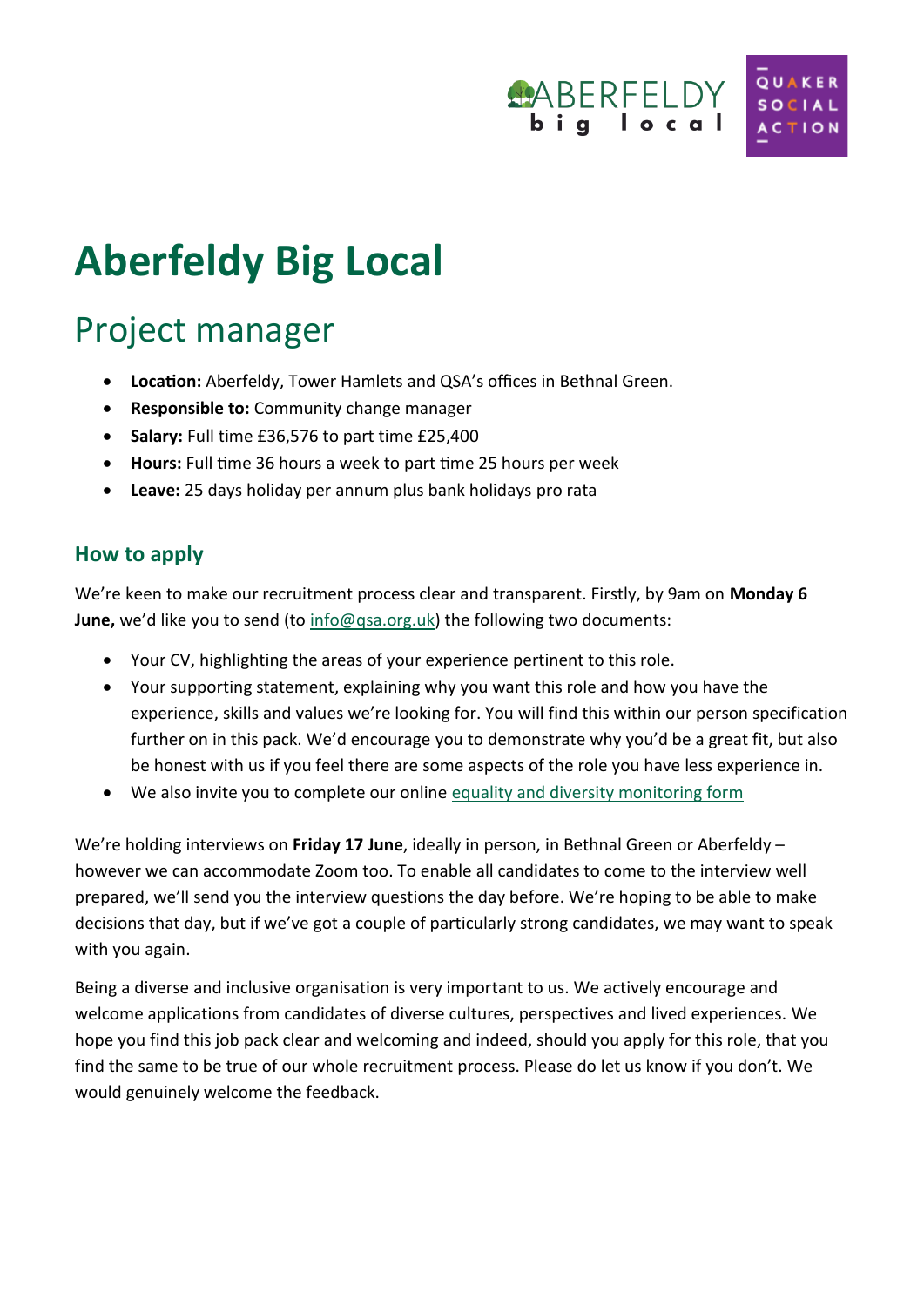

#### **About Aberfeldy Big Local**

Aberfeldy Big Local (ABL) is a community project, working to make the Aberfeldy area in Poplar, Tower Hamlets a better place to live. ABL is part of the Big Local programme, a 10-year initiative, running till early 2026, giving 150 areas across the UK £1 million of Lottery money to make positive changes to their community. Each area forms a partnership group of residents and decides how to spend their funds. Many, like Aberfeldy Big Local, decide to employ staff to bring their ambitions to life.

#### **About the role**

The ABL partnership is currently creating a new plan with the local community for the remainder of the Big Local programme until 2026. It is undertaking extensive community engagement to ensure it involves all communities in the area.

As a highly organised and proactive individual, with a depth of experience in strategic planning and management, this is an excellent opportunity for you to play a key role in shaping the future of this impactful and respected organisation. Your role will be to operationalise the plan, continuing to involve the local community and working alongside the Aberfeldy Big Local partnership board.

You will manage a small team; two part time community engagement officers, a community organising & regeneration officer, and a worker who runs our open space tearoom several mornings a week. The ABL premises is on a street scheduled for redevelopment later this year, so relocation will be one task within the remit of the new manager.

We're looking for someone who holds themselves to high professional standards, who is passionate about enabling resident-led change. You'll be adept at multi-tasking and will be able to switch from being local and hands on to servicing the more strategic needs of the partnership board. You'll have a strong understanding of the nature of community work and of the challenges and barriers that can be faced by low-income communities.

#### **What is Aberfeldy Big Local doing?**

The Aberfeldy Big Local partnership's aims within its 2020-22 plan are:

- **People:** To build a strong and confident community, we will invest in our people to become active in local life, taking the lead on activities and events that bring people together and build community spirit. We will invest in our young people to have a brighter future.
- **Places:** A community needs vibrant, authentic, and welcoming places for people to meet and mix. We will conserve and develop the places where we mix with our neighbours, build new relationships, and develop a sense of belonging to Aberfeldy.
- **Power:** We will build the power of Aberfeldy residents to influence the changes taking place in the area and make sure that the future benefits everybody. We'll do this by connecting with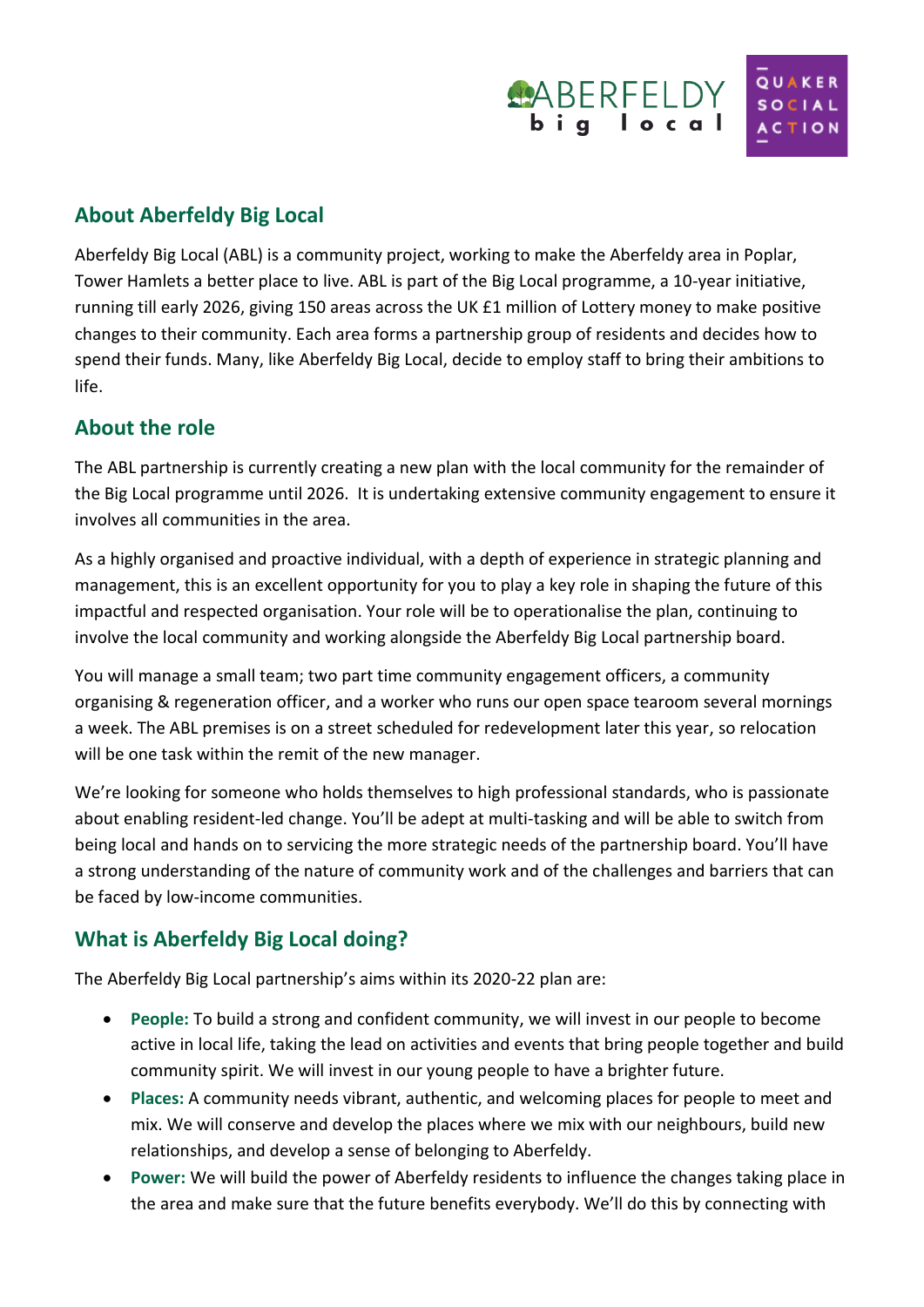

local organisations, supporting them to build their capacity and developing the community's voice to be heard on an equal footing with developers, the local council, and other agencies.

#### **About Quaker Social Action**

Quaker Social Action is an east London charity tackling poverty and social exclusion. As the Local Trusted Organisation (LTO), QSA is accountable to Local Trust for the use of the Big Local funding, as well as providing governance and personnel support to the Aberfeldy Big Local partnership.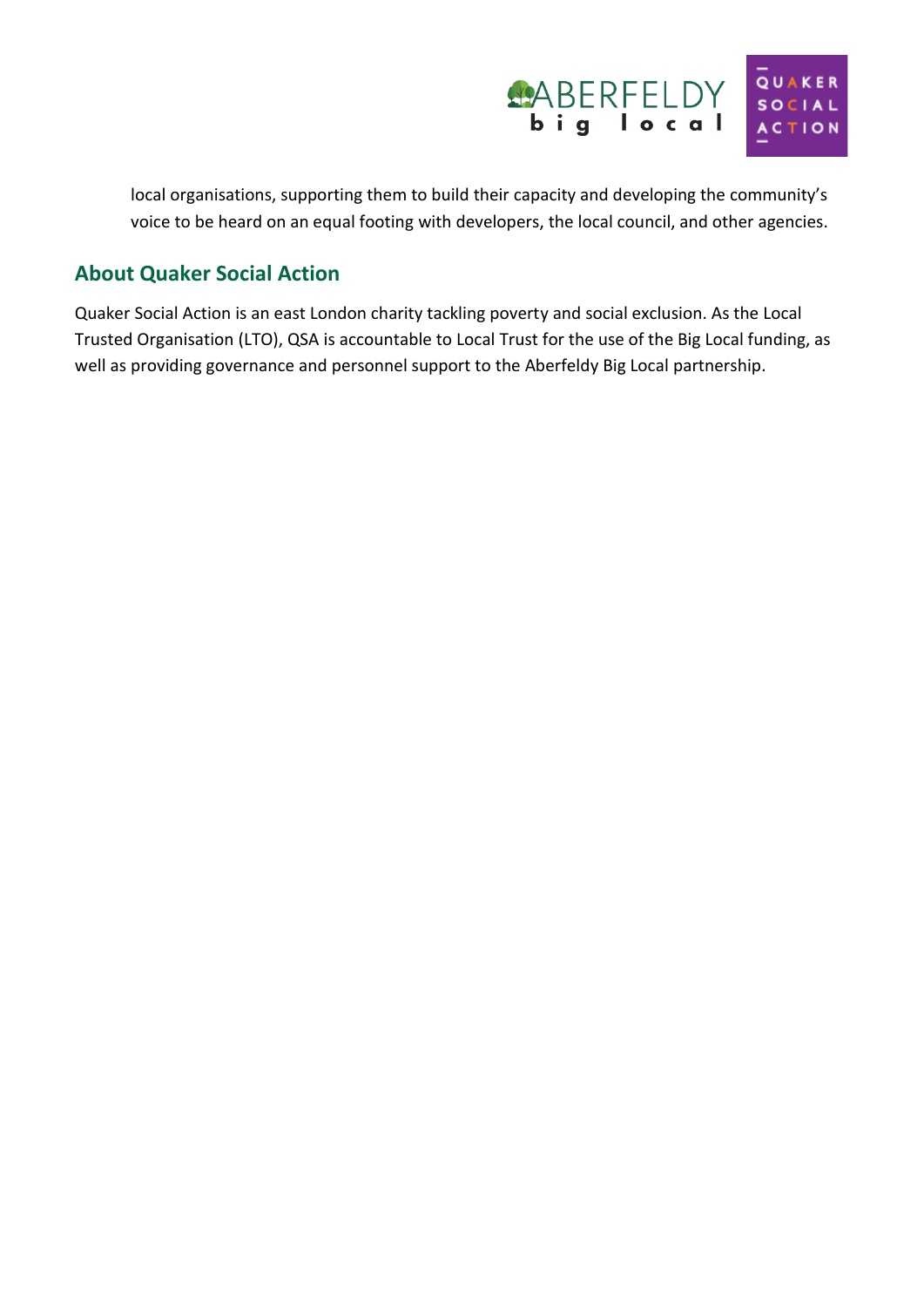

## **Role description**

#### **Purpose of post:** To manage and develop Aberfeldy Big Local, a resident led community development initiative in the Aberfeldy area of Tower Hamlets and to operationalise the Aberfeldy Big Local plan making sure it is on track to deliver by the end of the programme in 2026.

To work closely with the Aberfeldy Big Local partnership board to oversee the spending of funding, according to the Big Local principles and values – with the aim of making the local area an even better place to live.

#### **Partnerships**

- 1. To work closely with the ABL partnership board to understand their ambitions and vision for their community.
- 2. To work with the partnership to set and monitor plans for the expenditure of funds.
- 3. To work with the ABL Local Trusted Organisation to ensure accountability for expenditure back to Local Trust.
- 4. To work with the Big Local rep to ensure that work is in line with Big Local values and ethos.
- 5. To engage closely with key stakeholders to build a wide range of partnerships across the borough.
- 6. To review and update the ABL plan, as directed by the partnership.
- 7. To ensure the partnership are kept in touch with progress and share information, impact, and financial updates to enable them to make the key decisions to shape the future of ABL.
- 8. To coordinate and service the ABL partnership meetings.
- 9. To support the smooth workings of the ABL partnership including assisting with recruitment of new members to continue strengthening the board.

#### **Enabling community activities**

- 1. To build up knowledge and networks within the local area, including outreach and running forums and consultation events to ensure the voices of residents continues to be heard.
- 2. To build on the local ideas and initiatives within the community and to utilise Big Local funding to further those aims.
- 3. To seek out ideas and collaborations with others to strengthen community ventures.
- 4. To identify gaps and needs within the community for further learning and development.
- 5. To focus on parts of the community who may benefit more from services and/or be harder to reach e.g., younger people, older people, households where English isn't the first language, etc.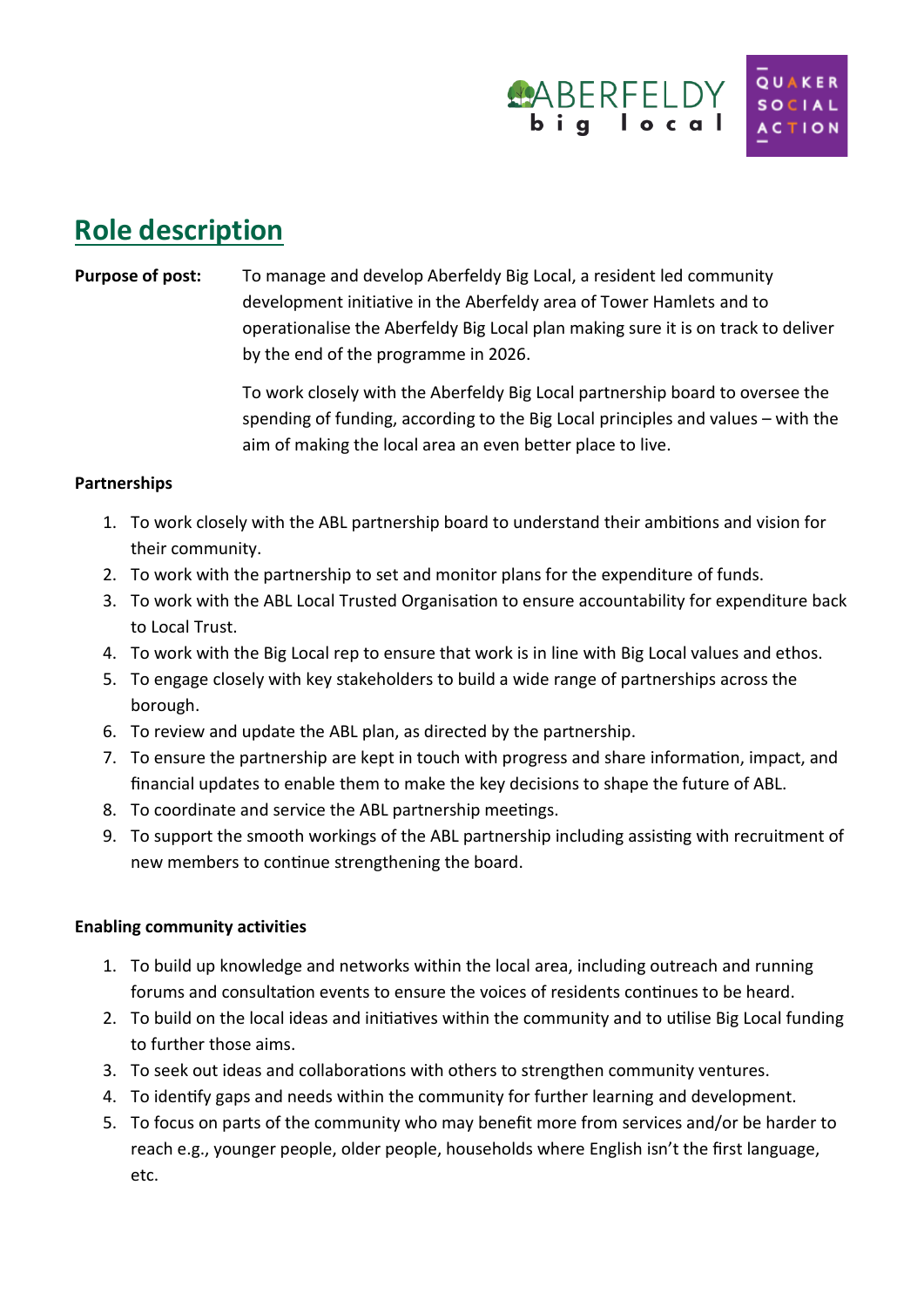

- 6. To work with the development workers to offer practical support to devise, develop, deliver, and strengthen community ventures.
- 7. To promote and market activities to raise awareness of what is available within the community.
- 8. To grow sustainable initiatives within the community and build a legacy out of the ABL work.
- 9. To oversee any grants given out by ABL, which could be large grants for key community activities requiring the production of tender briefs and contract management or the ABL Community Chest small grants process, including talking to potential applicants, reviewing applications against eligibility criteria, overseeing decision making, collecting monitoring data and evaluating the impact of this programme.
- 10. To develop all community activities with due regard to Covid concerns, ensuring activities are safe and compliant with any regulations in force, but with particular attention to finding creative responses and being alert to not assuming all households can participate in digital activities.

#### **Aberfeldy Front Room**

- 1. To liaise with the landlords, developers, and fellow tenants on Aberfeldy Street to ensure sound working relationships in the oversight of this community space.
- 2. To liaise with the landlords to ensure a smooth move from Aberfeldy Street to another premises and work towards the opening and refurbishment of this space.
- 3. To oversee health and safety, risk and safeguarding for all users of the Aberfeldy Front Room.
- 4. To support the community engagement workers to create a busy, thriving, active and inclusive space for residents within the Aberfeldy Front Room.

#### **Project oversight**

- 1. To manage the delivery of the ABL plan, as agreed by the partnership board.
- 2. To recruit and manage ABL staff and any volunteers.
- 3. To oversee all relevant systems and procedures for the smooth running of the project, ensuring GDPR compliance with all the ABL data.
- 4. To capture the impact of activities so that benefits are measured and reviewed.
- 5. To ensure grants are monitored and evaluated to ensure local benefit and value for money.
- 6. To identify potential fundraising opportunities, including the potential for match funding.
- 7. To ensure that the safeguarding regime within ABL is of the highest standard.
- 8. To develop any specific policies as needed as a result of ABL activities, as required.

#### **Communication and external liaison**

1. To develop and lead on a communications plan to build up knowledge of ABL within the local community by way of social media platforms and the ABL website.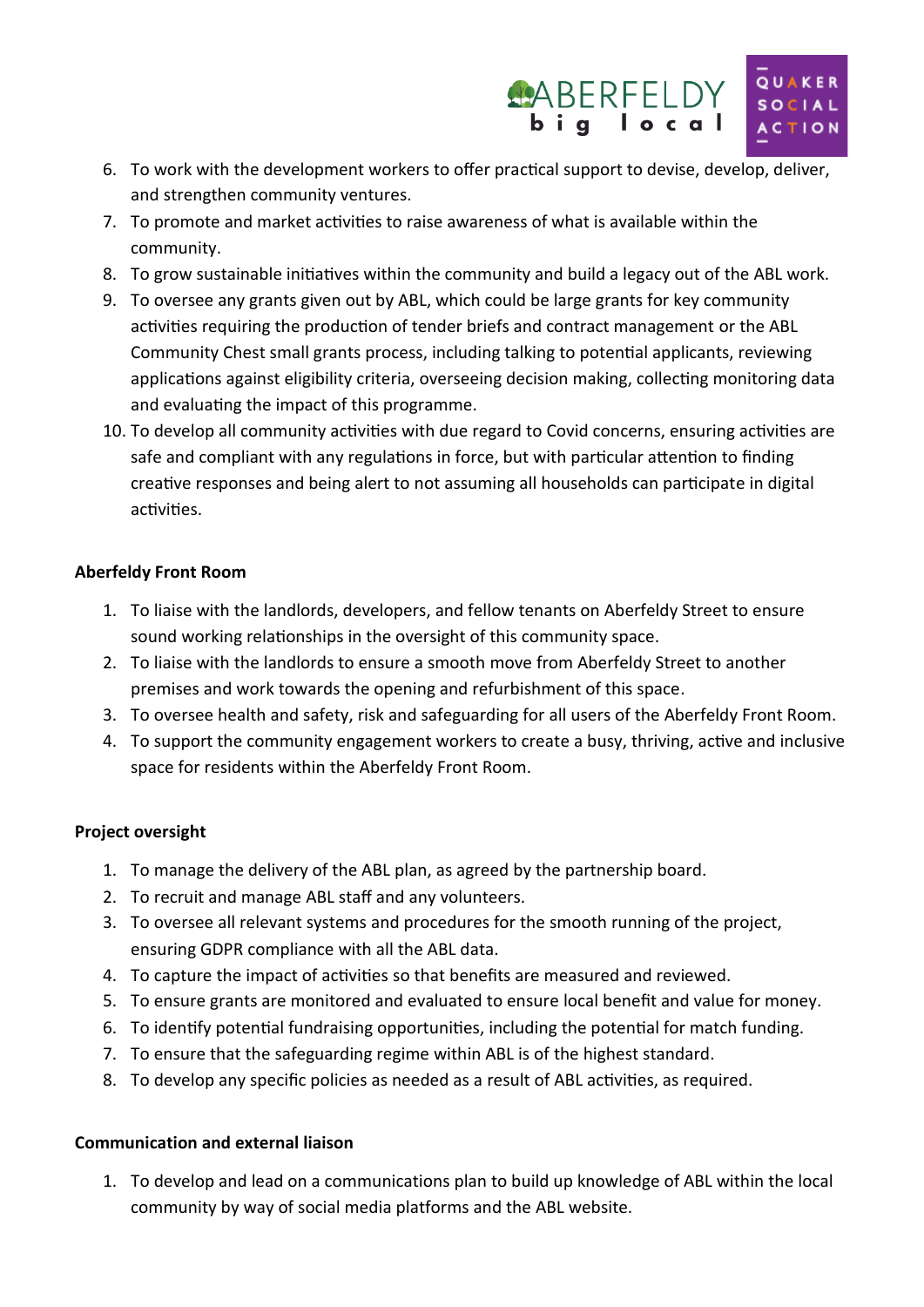

- 2. To share the learning and celebrate the successes of ABL within the local community, with Local Trust and with media etc as appropriate.
- 3. To represent ABL by participating in appropriate forums and meetings.
- 4. To keep up to date with relevant developments within the Big Local community, to learn from others working in a similar context.

#### **General**

- 1. To work within the policies and procedures of QSA.
- 2. To receive line management from the community change manager.
- 3. Any other duties, as appropriate to role, as agreed by the QSA director, in consultation with the ABL partnership board.
- 4. To work occasional evenings and weekends.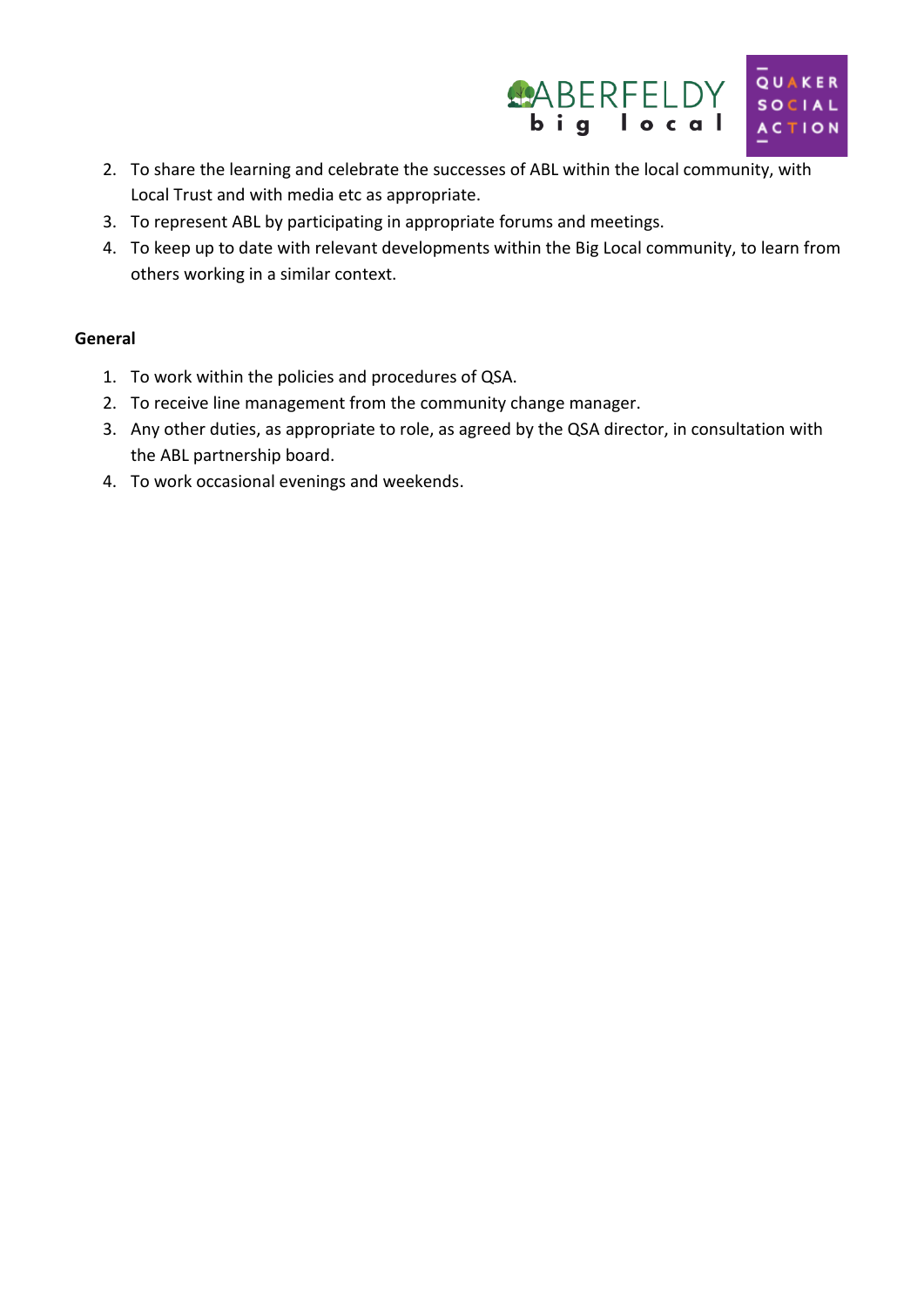

## **Person specification**

#### **Experience:**

- 1. Experience of managing people, whether staff or volunteers, in some capacity.
- 2. Experience of project management, designing and delivering plans to budget and on time, with due regard for risks and costs.
- 3. Experience of overseeing commissioning work and/or giving out grants is highly desirable.

#### **Ability:**

- 1. Excellent communication skills, using good listening skills, curiosity, empathy, tact to build positive relations with residents.
- 2. Ability to manage own workload and to work flexibly.
- 3. Ability to understand and manage budgets.
- 4. Strong commitment to, and knowledge of, assessing impact.
- 5. Excellent written and verbal communication skills.
- 6. Ability to promote and publicise Aberfeldy Big Local enthusiastically and effectively to individuals, community groups and using social media.

#### **Knowledge:**

- 1. Knowledge of the local area; Aberfeldy specifically and Tower Hamlets generally, is highly desirable.
- 2. Knowledge of the challenges and barriers that can be faced by low-income communities and how these can be addressed with community development work.

#### **Ethos:**

- 1. Commitment to and understanding of issues of inclusion, equality, and diversity in the workplace and when providing a service to the public.
- 2. A willingness to work within a Quaker ethos, as clarified by the vision & mission of QSA:

*QSA's vision is that of a just world, where people put people first. QSA's mission is to enable people on low incomes and beyond to seek solutions to the issues that affect their lives, by building practical, sustainable, and collaborative projects and by sharing that learning where it has potential to benefits communities beyond our own.*